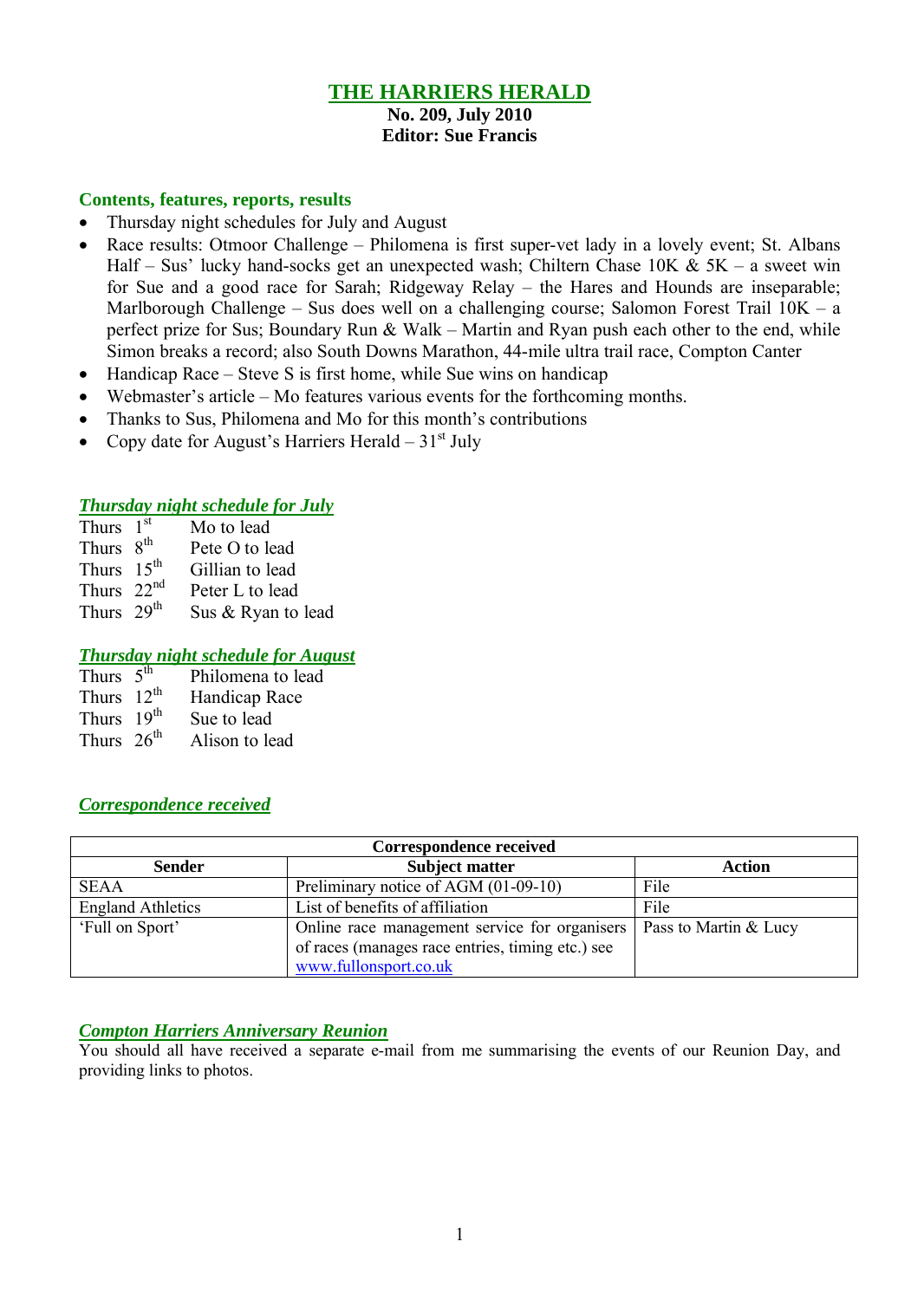## *Race reports and results*

### *If you take part in an event, don't forget to send me the results or a report – whether you've run a distance for the first time, taken part in a new event, won a trophy, or set a PB, they are all achievements to be proud of and to tell the rest of the Club*

## *Otmmor Challenge, 5 th June* **Philomena**

This half marathon took place on a steaming hot Saturday afternoon at 2pm when temperatures were around 28C! (Yes I know I come from Kenya and should be used to running in warm temperatures but I have been here too long now and have lost my heat tolerance!). The race was organised to coincide with the Horton-cum-Studley village fete.

It turned out to be a lovely and very well organised race. The route alternates between on and off road sections and apart from a little bump at mile 10-11 is more or less flat. There were some lovely touches to the organisation such as notices on route telling you how far to the next water station, of which there were loads! They had a board in their office at race headquarters with little hooks on which to leave your car keys, nice if your running shorts didn't have a back pocket like mine didn't! They even had loos on route out in the countryside so no need to detour into a bush! Just leading up to one of the many fields we went through there was a notice informing the runners that they should be aware of "curious cows and horses in the next field". One kind gentleman stood outside his house with a hosepipe cooling down the runners as they ran past…lovely! The atmosphere of the race was quite relaxed and light hearted.

For me the best thing was that I was second "Super Vet Lady" (50+) and I didn't even know about it until almost a week later when I happened to look up the results (I highly approve of the title "Super Vet" by the way….goes to show that there are some advantages to being 50 and above!). Apparently I was entitled to an award which was actually delivered to my house by hand, what a lovely gesture!

So I guess it will be obvious that this was lovely race which I thoroughly enjoyed and I would highly recommend it to anyone looking to do a half marathon with a difference.

# *St. Albans Half Marathon, 13th June*

### **Sus**

The St. Albans half marathon was founded in 1982 by local businessman, Phil Gibson who wanted to raise money for a hospital scanner following the death of his mother to breast cancer. Now 28 years later it attracts more that 2500 runners; Phil and I decided we wanted to be a part of those 2500.

Just before the start we needed to spend the last penny, the quickest option was to go for a bush, so we found a good corner where we took turn in standing guard. When we both finished a lady runner asked if we also would stand guard for her. As we were listening to her murmur I realized that I had left my trusted socks behind while I had a wee. Since our little spot was not very big this lady was most likely peeing on them! Rightly so, when I went to pick them up they where lukewarm! I would feel very strange if I did not run with them, Phil assured me that urine is very clean and the lady most likely was very well hydrated so we rinsed them as well as we could – gave them a sniff - and we were off to the start block.

I found it difficult to get into a rhythm, but had my eye on another lady who was supposed to be my target. She suggested we ran together, she remembered me from the Watford half in March where I was just ahead of her, and she knew I was age group 35-44 so she recommended that I went for that prize and she would go for the 45-55 age category. We agreed to take turn in leading, and swap every time we reached a mile - and it worked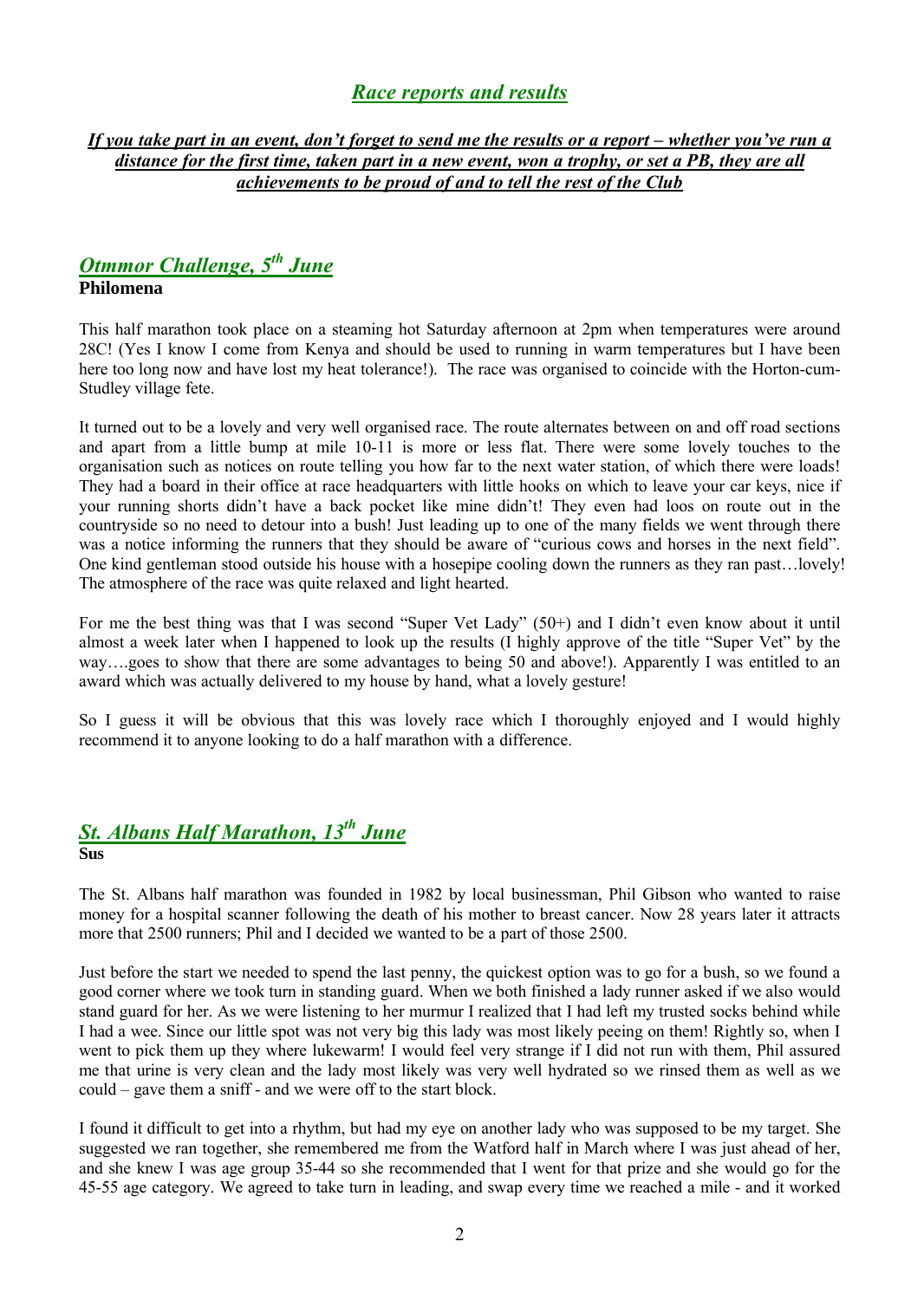very well - the miles clicked by very quickly but by mile 10 she said she was starting to struggle, I suggested just one more mile and after that I sensed it was best to leave her.

After crossing the finish line, a medal *and* a t-shirt was waiting, and then it was time for a massage. I always try to take advantage if the service is available. I had a very nice lady working on me and, as you talk about everything and nothing, she mentioned that she also was a runner, belonging to the running club Front Runner. After a tense 15 min I could finally relax and had a wander around the runners' village while it was Phil's turn to have a massage. Over the loud speakers they started to list the winners' names, and I was lucky enough to have taken 2<sup>nd</sup> place in my age category, and my newly established lady friend surely took the prize for the 45-55. We were asked to go to the winners' tent to pick up our prizes, here canapés, wine and beer were laid out for us but I just wanted some homemade cakes and a cappuccino, well I don't suppose you can have it all!

|                  |                |        |                  | <b>Chip</b> |
|------------------|----------------|--------|------------------|-------------|
| <b>Forename</b>  | <b>Surname</b> | Gender | <b>GenderPos</b> | <b>Time</b> |
| <b>FABIAN</b>    | <b>DOWNS</b>   | Male   |                  | 01.14.11    |
| <b>Becky</b>     | Penty          | Female |                  | 01:18:19    |
| <b>Susanne</b>   | <b>Enhard</b>  | Female | 7                | 01.29.24    |
| <b>Philomena</b> | Mburu          | Female | 44               | 01:44:34    |

# *Chiltern Chase 5K and 10K, 13th June*

**Sue**

The Chiltern Chase races are based in the picturesque South Oxfordshire village of Ewelme, near Benson. Car parking was in a farmer's field, then there was a 5-minute walk along a wooded footpath down to race HQ on 'Cow Common'. Here, there was a tent for race registration and timing chip collection, a baggage tent, a massage tent, a refreshments tent, and portaloos.

I had chosen to race the 5K, which started first, while Sarah Gibbs was doing the 10K which incorporated the 5K route. The routes were challengingly undulating, but very varied and scenic, including quiet roads, fields, wooded tracks and paths. I was pleased with my run, as I started sensibly and gradually gained places all the way, although it took me 3.5K to catch 15-year-old Rebecca Bryan who is clearly a talented youngster. My time seemed a little slow, until the first man told me that his Garmin had recorded a distance of 5.36K.

While waiting to cheer in the 10K runners, I treated myself to a nice homemade cake and, along with the other 5K category winners, was 'interviewed' by the event commentator. Sarah finished strongly, despite a continuing knee problem. The presentations took place promptly, and category winners collected small trophies as well as jars of honey (the event sponsor was Rowse honey of Wallingford).

In summary, a lovely local event.

| 5Κ                                   |                |       |
|--------------------------------------|----------------|-------|
| $1st$ man                            | Ian Gutteridge | 19:42 |
| $1st$ lady (3 <sup>rd</sup> overall) | Sue Francis    | 22:01 |
| 10K                                  |                |       |
| $1st$ man                            | Eddie O'Gorman |       |
| $1st$ lady                           | Belinda Tull   | 41:00 |
|                                      | Sarah Gibbs    | 53:01 |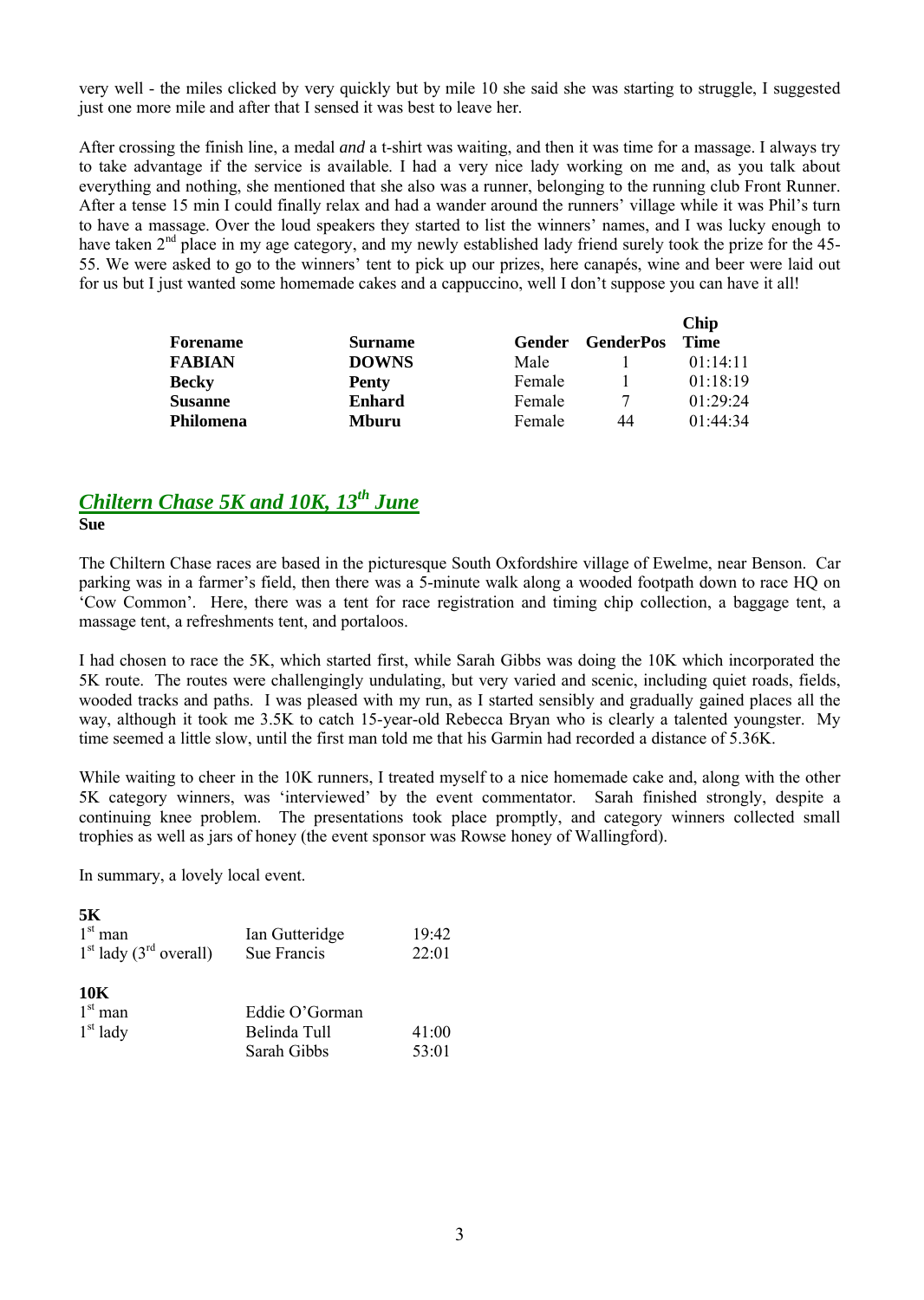### *Ridgeway Relay, 20th June* **Sue**

This year, for the first time, the Harriers fielded two teams in the Ridgeway Relay. The teams, 'Compton Harriers Hounds' and 'Compton Harriers Hares', were made up of regular Compton Harriers and friends of the Club. Our 'Team Manager', Martin, had arranged the teams such that they should be quite evenly matched, and this proved to be the case. Over the course of 89 miles, the two teams changed positions a few times, but there was never more than 10 minutes between them, which was great because we all had the opportunity to cheer each other on. In the end, they were separated by only 6 minutes, the Hounds finishing in 11:28:51 ( $14<sup>th</sup>$ team) and the Hares in 1:34:45 ( $16<sup>th</sup>$  team). These were excellent positions, as 38 teams took part. Our teams were, in running order:

*Hounds:* Glynn Jones, Susanne Enhard, Peter Linton, Mo Francis, Sue Francis, Dick Kearn, Sarah Lambert-Gibbs, Iain Adams, Lee Jones, Steve Somerville.

*Hares:* Martin Fray, Terry Bartholomew, Pete Oliphant, Gillian Anton, Ryan Morris, Pete Humphreys, John Marriot, Steve Gosling, Nigel Henton, Philomena Mburu.

Everyone ran really well and surpassed our expectations. Particularly outstanding performances for the Hounds came from Susanne (who was  $3^{rd}$  fastest person on Leg 2), and Iain ( $7^{th}$  fastest on Leg 7). For the Hares, Martin and Ryan both produced fine runs, both being  $6<sup>th</sup>$  fastest on their respective stages (Leg 1 and Leg 5). Thank you and well done to Martin for organising two such well-matched teams.

# *Marlborough Challenge 10 miles, 27th June* **Sus**

You can be sure that when Julie and Steve Goulding from Grassroots Events are involved then nothing is left untouched. This event was no exception. It is a challenging route (hence the name) which takes in part of leg 10 in our Ridgeway Relay. Unfortunately only 135 runners turned up, due to the heat and perhaps the football. This left the organizers with more home made cake than they could throw at us. So I drove home with a whole Victoria Jam Sponge cake which I think Elo admired more than my little trophy!

| $1st$ Man  | Hugh Mackenzie, unattached      | 1:03:31 |
|------------|---------------------------------|---------|
| $1st$ Lady | Joanna Parker, Swindon Harriers | 1:14:27 |
| $2nd$ Lady | Sus                             | 1:16:04 |

# *Salomon Forest Trail 10k – Swinley, Tuesday 29th June* **Sus**

I know that 2:09 who organize these runs often have a pair of Salomon shoes for  $2<sup>nd</sup>$  overall so I was obviously more than very keen to get to the finish line as fast as I possibly could! We were off; I had spotted this very fast-looking lady from Reading Road Runners. She looked like she was out of my league, and rightly so she immediately took 1<sup>st</sup> position, I was in 2<sup>nd</sup>. At about 2K I was overtaken by not one but two ladies - my hope was that they had gone off too fast and I would retrieve them later. I managed to reel one back at about 7K and I was now in  $3^{rd}$  position – but still not good enough to get my shoes. I tried desperately to get the  $2^{nd}$  lady but she was too strong for me and I finished as 3<sup>rd</sup> lady. Shoes gone but at least I had done all I could. However, only after arriving home did I open my prize envelope – they must have thought that I needed another pair because there it was - a voucher for a pair of running shoes! But I can't help wondering what 2nd lady got. Two pairs perhaps?

| $1st$ Man  | Nick Baker  | 37:05 |
|------------|-------------|-------|
| $1st$ Lady | Liz Hartney | 42:27 |
| $3rd$ Lady | Sus         | 43:55 |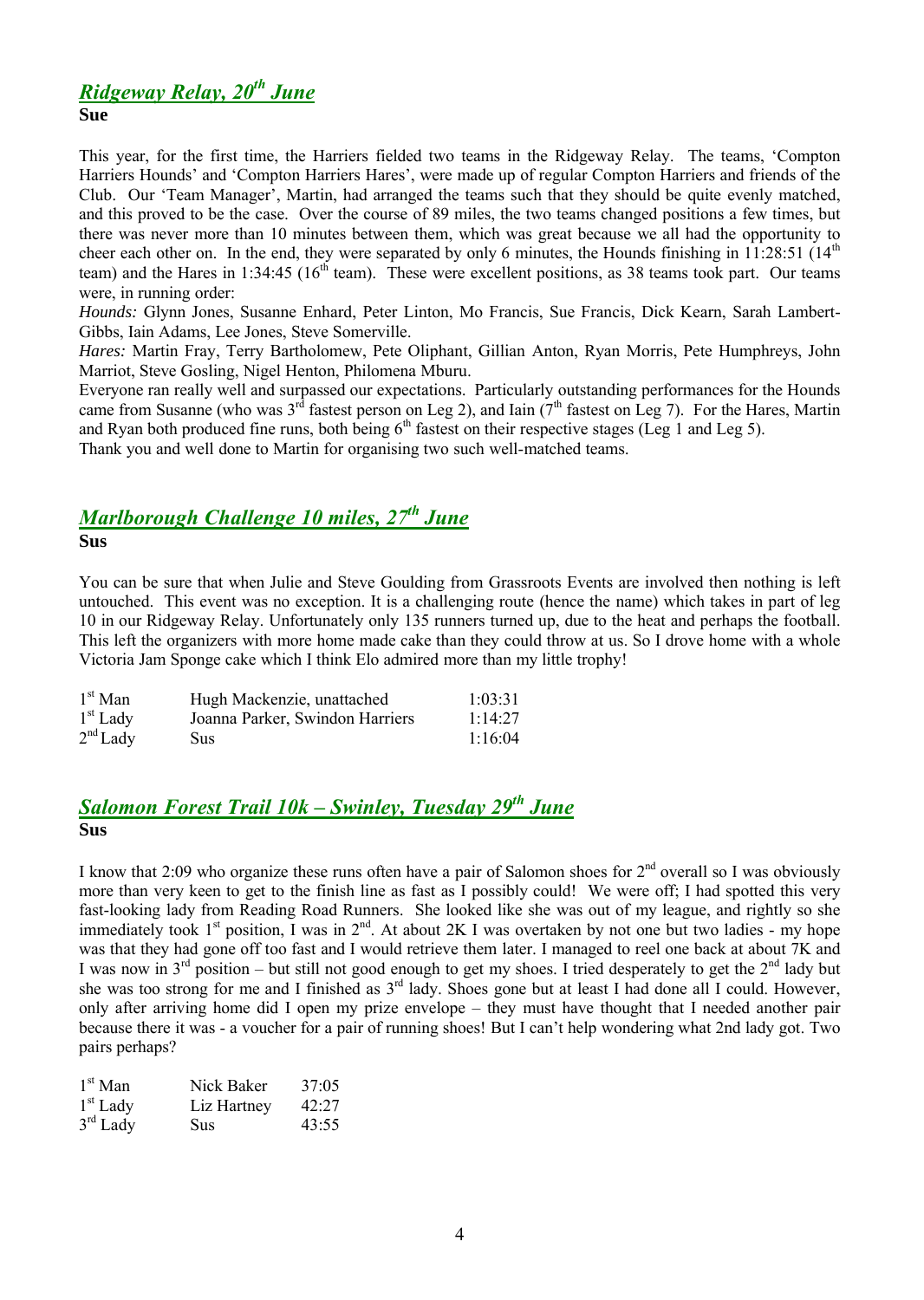# *Boundary Run & Walk, 24th June*

### **Sue**

Well done and thanks to all participants and helpers at last Thursday's Boundary Run & Walk. Despite the warm conditions, 28 people completed the full course and there were some very good performances. Martin and Ryan had a great battle for first place in the run, Martin eventually crossing the finish line just 15 seconds ahead of Ryan (who has won the event for the past three years) and both recording fast times. Lee took third place. Sue was first lady home, ahead of Lucy and Philomena. Competing in the Boundary Race for the first time were Lee, Guy, Terry, Neal, Jo, Pierre, Colin, Claudio and Steve. It was nice to see Fiona, Chris and Nick taking part again after a few years' absence.

In the walk, Simon strode out to break his own course record (set in 2003), by over 2 minutes. The remaining five walkers completed the route together, over an hour behind Simon.

| <b>Position</b>          | <b>Name</b>                     | <b>Time</b> |  |  |  |  |
|--------------------------|---------------------------------|-------------|--|--|--|--|
| <b>Runners</b>           |                                 |             |  |  |  |  |
|                          | Martin Fray                     | 54:41       |  |  |  |  |
| $\overline{2}$           | Ryan Morris                     | 54:56       |  |  |  |  |
| 3                        | Lee Jones                       | 1:01:10     |  |  |  |  |
| $\overline{\mathcal{A}}$ | Sue Baigent-Francis             | 1:01:20     |  |  |  |  |
| 5                        | <b>Guy Watts</b>                | 1:01:22     |  |  |  |  |
| 6                        | Jon Tyler                       | 1:02:43     |  |  |  |  |
| $\overline{7}$           | Pete Oliphant                   | 1:03:16     |  |  |  |  |
| 8                        | Terry Bartholomew               | 1:03:31     |  |  |  |  |
| 9                        | Neal Harris                     | 1:04:37     |  |  |  |  |
| 10                       | Lucy Gettins                    | 1:05:15     |  |  |  |  |
| 11                       | Pete Humphreys                  | 1:06:34     |  |  |  |  |
| 12                       | Pierre                          | 1:07:24     |  |  |  |  |
| 13                       | Nick Bull                       | 1:08:01     |  |  |  |  |
| 14                       | Philomena Mburu                 | 1:11:43     |  |  |  |  |
| $15 =$                   | Jo Stoner & Colin Price         | 1:13:02     |  |  |  |  |
| 17                       | <b>Steve Gosling</b>            | 1:13:21     |  |  |  |  |
| 18                       | Claudio Busato                  | 1:13:33     |  |  |  |  |
| 19                       | Polly Bailey                    | 1:22:44     |  |  |  |  |
| $20=$                    | Fiona Wycherley & Chris Rowland | 1:23:09     |  |  |  |  |
| 22                       | Malcolm Francis                 | 1:37:33     |  |  |  |  |

Thanks again to everyone who helped out with the event.

|            | Walkers                                     |         |
|------------|---------------------------------------------|---------|
|            | Simon Bolton                                | 1:36:50 |
| $\prime =$ | Pam Lithgow, Miriam Windsor, Lucy Robinson, | 2:53:32 |
|            | Carolina Cubillos, Eric Lefevre             |         |

# *Compton Harriers also competed in….*

**South Downs Marathon, 13<sup>th</sup> June:** Lucy entered this race in order to recce the route for her 100-mile race later this year. Unfortunately her calf muscle twanged after 9 miles so she had to walk several miles until it calmed down! She finished in 4:54 even though it was hilly and says the scenery was well worth it, even with a gammy leg!

*44-mile Ultra trail race, 26th June:* Well done to Dick, who completed this testing event and collected the prize for  $1<sup>st</sup> MV50$ .

*Compton Canter, 3 rd July:* Two current Harriers (Dick and Pete O) completed the Compton Canter, along with six former Harriers (Fiona Wycherley, Jess Franklin, Vicky Adams, Ian Hope, Thomas Vaughan and Mike Hegley). Dick collected the prize for first local man, while Jess was first local lady. Pete bettered his 2009 time by almost 2 minutes. Full results on our website.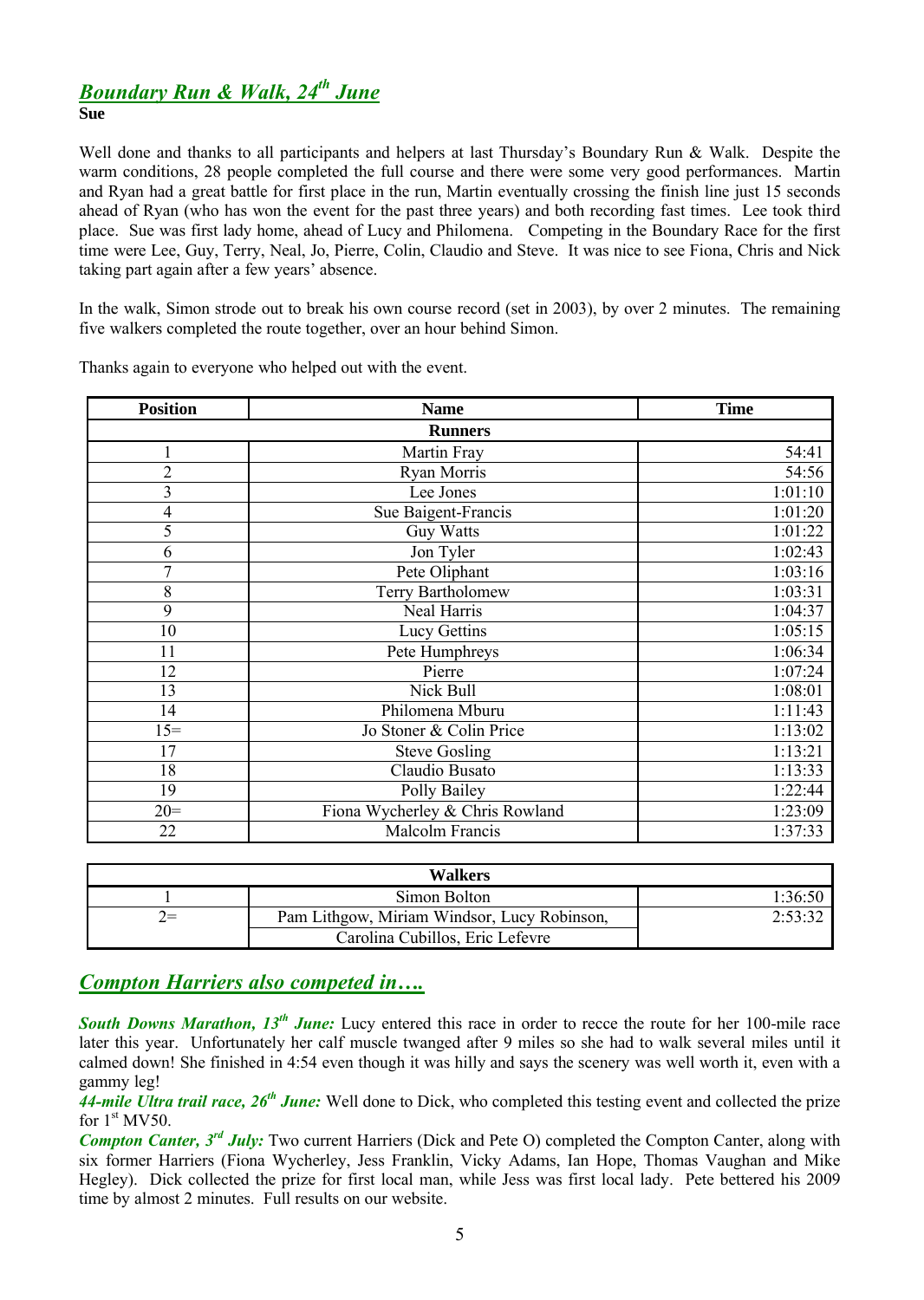### **Sue**

A warm but breezy evening greeted the runners for June's Handicap Race round the off-road course, and the grassy tracks had recently been mown making for easier conditions underfoot. Mo set off first and, despite finishing spot-on his predicted time, could not retain the trophy as there were good performances all round. Steve S, after several month's absence from the Club, returned in good form and, after a good battle with Steve G, he pulled away to finish first with a 15 second lead. Having Dick, Terry and Pete O to chase, I had a good race and finished  $2<sup>nd</sup>$  with my fastest handicap race time for some months. The next five runners finished in close succession. Steve G set a P.B. to take third just ahead of Dick, who showed a good return to form this month as he just passed Philomena. Terry and Pete O once again had a very close race. In April, they both set exactly the same time. This month, Pete O set off with a 2-second lead over Terry; they raced hard all the way and were inseparable at the finish. Martin 'took it easy' to rest a dodgy calf muscle and Mo completed the field. Post-race calculations revealed that I had beaten my predicted time by the most (28 seconds), so I was the winner on handicap, while Steve S received the trophy for being first across the line. The points for the Handicap Championship have been awarded according to the amount by which each person beat their predicted time. Well done Steve, well done me, and thanks to Jan for timing. There will be no Handicap Race in July. The next one will be on  $12<sup>th</sup>$  August round the off-road route.

| <b>Finish</b>   |                                |             | <b>Start time</b> | <b>Finish time</b> | <b>Actual time</b> | Handicap       |
|-----------------|--------------------------------|-------------|-------------------|--------------------|--------------------|----------------|
| <b>Position</b> | <b>Position on</b><br>handicap | <b>Name</b> |                   |                    |                    | <b>Beaten?</b> |
|                 |                                | Steve S     | 1:49              | 17:17              | 15:28              | New Runner     |
| $\overline{2}$  |                                | <b>Sue</b>  | 4:15              | 17:32              | 13:17              | $-0:28$        |
| 3               | 2                              | Steve G     | 1:52              | 17:36              | 15:44              | $-0:24$        |
| 4               |                                | Dick        | 3:45              | 17:42              | 13:57              | $-0:18$        |
| 5               | 4                              | Philomena   | 1:37              | 17:50              | 16:13              | $-0:10$        |
| $6=$            | $5=$                           | Terry       | 3:37              | 17:51              | 14:12              | $-0:09$        |
| $6=$            | $5=$                           | Pete O      | 3:37              | 17:51              | 14:14              | $-0:09$        |
| 8               | 8                              | Martin      | 4:50              | 19:30              | 14:40              | $+2:21$        |
| Q               |                                | Mo          | 0:09              | 21:00              | 20:51              | 0:00           |

Despite a lower points score this month, Mo retains his large lead, while Terry and I share second spot.

| Pos.  | <b>Name</b> | <b>Race points</b>       |                          |                          |                         |                          |                |                          |                          |                              |                |
|-------|-------------|--------------------------|--------------------------|--------------------------|-------------------------|--------------------------|----------------|--------------------------|--------------------------|------------------------------|----------------|
|       |             | Race                     | Race                     | Race                     | Race                    | Race                     | Race           | Race                     | Race                     | Race                         | <b>Total</b>   |
|       |             | 1                        | $\boldsymbol{2}$         | 3                        | $\overline{\mathbf{4}}$ | 5                        | 6              | 7                        | 8                        | 9                            |                |
| 1     | Mo          | 6                        | 7                        | 6                        | 7                       |                          | $\blacksquare$ |                          | $\blacksquare$           | $\overline{\phantom{0}}$     | 27             |
| $2=$  | Terry       | ۰                        | $\overline{3}$           | 5                        | 6                       | 3                        | $\blacksquare$ | $\overline{\phantom{0}}$ | $\overline{\phantom{a}}$ | $\qquad \qquad \blacksquare$ | 17             |
| $2=$  | Sue         | 5                        |                          | $\overline{3}$           |                         | $\overline{7}$           | Ξ.             |                          | $\overline{\phantom{a}}$ | ۰                            | 17             |
| 4     | Alison      | $\overline{\phantom{a}}$ | 6                        | $\overline{7}$           | 1                       | -                        | -              |                          | $\overline{\phantom{a}}$ | ۰                            | 14             |
| 5     | Pete O      | $\overline{4}$           | 1                        | ۰                        | 5                       | 3                        | ۰              | $\overline{\phantom{0}}$ | $\overline{\phantom{a}}$ | $\overline{\phantom{0}}$     | 13             |
| $6=$  | Dick        | $\overline{3}$           | 1                        | ۰                        |                         | 5                        | -              |                          | -                        | ۰                            | 10             |
| $6=$  | Steve G     | $\blacksquare$           | 1                        | $\overline{\phantom{a}}$ | 3                       | 6                        | Ξ.             |                          | -                        | ۰                            | 10             |
| $8=$  | Pete H      | $\overline{\phantom{a}}$ | 5                        | ۰                        | $\overline{4}$          | ۰                        | -              |                          | $\overline{\phantom{0}}$ | ۰                            | 9              |
| $8=$  | Lucy        | 7                        | ٠                        | ۰                        | $\overline{2}$          | ۰                        | -              |                          |                          |                              | 9              |
| 10    | Meena       | $\overline{\phantom{a}}$ | $\overline{\phantom{a}}$ | $\overline{2}$           | $\mathbf{1}$            | $\overline{4}$           | Ξ.             |                          | $\overline{\phantom{a}}$ | ۰                            | 7              |
| $11=$ | Peter L     | $\overline{\phantom{a}}$ | ۰                        | 5                        | -                       | -                        | -              |                          | $\overline{\phantom{a}}$ | ۰                            | 5              |
| $11=$ | Gillian     | $\overline{\phantom{a}}$ | $\overline{4}$           | ۰                        | $\mathbf{1}$            | -                        | -              |                          | $\overline{\phantom{0}}$ | ۰                            | 5              |
| 13    | Martin      | $\overline{\phantom{a}}$ | $\overline{2}$           | ٠                        | ۰                       | 1                        | -              |                          |                          | ۰                            | 3              |
| 14    | Francis     | $\overline{c}$           | $\overline{\phantom{a}}$ | $\overline{\phantom{a}}$ | -                       | Ξ.                       | -              | $\overline{\phantom{0}}$ | $\overline{\phantom{a}}$ | $\qquad \qquad \blacksquare$ | $\overline{2}$ |
| $15=$ | Sarah       | -                        | -                        | 1                        | -                       | -                        | ۰              |                          | $\overline{\phantom{0}}$ | ۰                            |                |
| $15=$ | Bethan      | $\overline{\phantom{a}}$ | ٠                        | $\overline{\phantom{a}}$ | T.                      | $\overline{\phantom{0}}$ | -              |                          |                          | ۰                            |                |
| $15=$ | Steve S     | ۰                        | -                        | ۰                        | -                       |                          | Ξ.             |                          |                          |                              |                |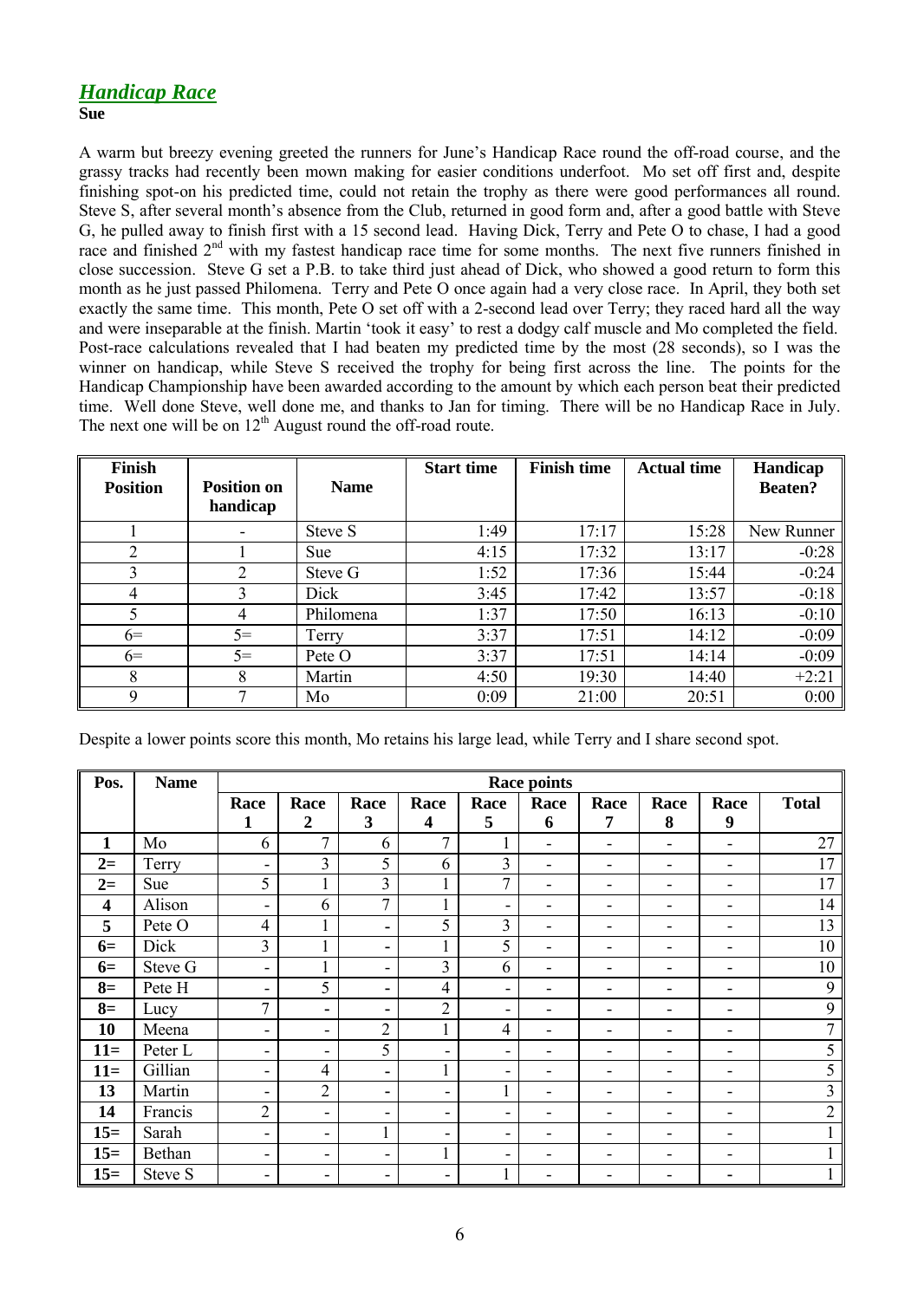### *Website update… http://www.comptonharriers.org.uk* **Mo**

## *Links of interest this month:*

http://www.runningfreemag.co.uk – The July electronic Issue of Running Free Magazine is available now online; Race listings can be found on page 50.

Running Free is launching a 5K and 10K race in conjunction with Votwo Events on 26th September 2010 at Dorney Lake, Windsor. Enter online at www.votwo.co.uk

www.salisburyfirestation.info will take you to details of this year's Salisbury 5-4-3-2-1 42k Trail Marathon and 50k Ultra … sounds like good training for Pete and Sus in preparation for their Berlin Marathon in September.

http://www.basildonburn.co.uk Lydia Berks sent the following message:

"Hello Compton Harriers,

I just wondered whether you would be interested in entering our Basildon Burn again this year  $(19<sup>th</sup>$ September 2010)......you need to defend your titles as you won a couple of the events last year! Here is the website FYI. We are still very new to all this, but hope to get our act together and have on-line entry but currently it is just registration of interest."

http://www.aldbourne10k.co.uk/ This once popular race returns on  $12^{th}$  September 2010 after a break of 4 years (since Dave and Sue Paulin emigrated to New Zealand).

www.merthyrpolice10k.org.uk One for Pete Oliphant no doubt! Ian from the Merthyr Police sent this message: "Dear running club,

Your members may be interested to know that this years MP10K is to be held on Sunday 15th August 2010 at 10:30am. The race HQ, start and finish are again at Merthyr Tydfil College (CF48 1AR). This event is now in its 7th year of running and with your help we are hoping to surpass last year's record of 235 entries. I have attached the postal entry form as a PDF file, if you could let your members know about it and add it to your club race calendar that would be great.

| $\Box$ Date           | <b>Time</b>       | <b>Event</b>                                                        | <b>Type</b>  |
|-----------------------|-------------------|---------------------------------------------------------------------|--------------|
| $8th$ July            | $6:15$ pm         | Pete O to lead                                                      | Club Event   |
| $10^{th}$ July        | $9:00$ am         | <b>S</b> Reading parkrun - Weekly Free 5km Timed Run                | Sports Event |
| $11^{th}$ July        | $8:30$ am         | Chichester Challenge Runs (42k, 25k, 15k)                           | Sports Event |
| $11^{th}$ July        | $9:30$ am         | Didcot 5                                                            | Sports Event |
| $11^{th}$ July        |                   | $11:00$ am New Forest 10                                            | Sports Event |
| $13th$ July           | $7:30 \text{ pm}$ | Queen Mother Reservoir 5K/10K Race Series - Race 3                  | Sports Event |
| $15th$ July           | $6:15$ pm         | Gillian to lead                                                     | Club Event   |
| $18^{th}$ July        |                   | 10:30 am Fairlands Valley Challenge Marathon (12 & 18 mile options) | Sports Event |
| $18^{th}$ July        | $9:30 \text{ pm}$ | Grant & Stone Wycombe 10k and $\frac{1}{2}$ Marathon                | Sports Event |
| $22nd$ July           | $6:15$ pm         | Peter L to lead                                                     | Club Event   |
| $25^{th}$ July        | $10:30$ am        | "Down Tow Up Flow" Thames Towpath Half-Marathon                     | Sports Event |
| $25^{\text{th}}$ July |                   | 11:00 am Bury St Edmunds Marathon & Challenge Walks                 | Sports Event |
| $28^{th}$ July        | $7:30 \text{ pm}$ | Back in a Flash 5K (Race 3)                                         | Sports Event |
| $29^{th}$ July        | $6:30 \text{ pm}$ | Sus & Ryan                                                          | Club Event   |
| $1st$ August          | $9:00$ am         | Cirencester Park Trails Half-Marathon                               | Sports Event |
| $1st$ August          |                   | 10:30 am Milland Valley Trail 13                                    | Sports Event |

## *Forthcoming Events for 2010 as listed on the Events Calendar:*